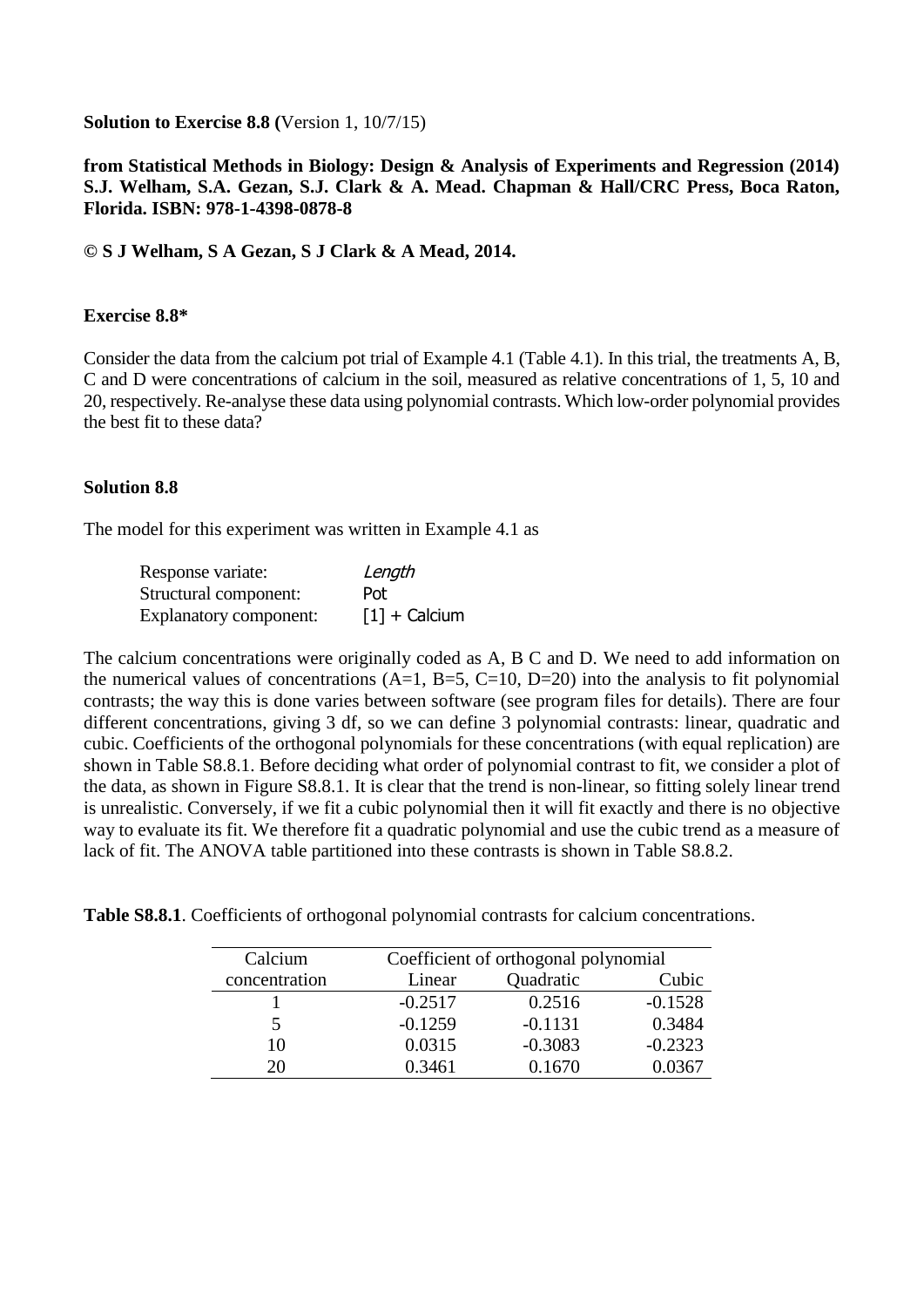

Figure S8.8.1. Root lengths from calcium pot trial plotted against calcium concentration.

**Table S8.8.2**. ANOVA table for root lengths using polynomial contrasts.

| Source of variation | df | Sum of   | Mean     | Variance                 | $\boldsymbol{P}$ |
|---------------------|----|----------|----------|--------------------------|------------------|
|                     |    | squares  | square   | ratio                    |                  |
| Calcium             | 3  | 2462.950 | 820.983  | 10.753                   | >0.001           |
| Linear              |    | 1549.506 | 1549.506 | $Flin = 20.295$          | >0.001           |
| Quadratic           |    | 737.218  | 737.218  | $Fquad = 9.656$          | 0.007            |
| Deviations          |    | 176.227  | 176.227  | $F^{\text{dev}} = 2.308$ | 0.148            |
| Residual            | 16 | 1221.600 | 76.350   |                          |                  |
| Total               | 19 | 3684.550 |          |                          |                  |

There is strong evidence that both the linear and quadratic polynomial components are required to describe the pattern (linear contrast,  $F^{\text{lin}} = 20.295$  with 1 and 16 df,  $P > 0.001$ ; quadratic contrast,  $F^{\text{quad}} = 9.656$ with 1 and 16 df,  $P = 0.007$ ). The remaining contrast is not statistically significant ( $F<sup>dev</sup> = 2.308$  with 1 and 16 df,  $P = 0.148$ ), indicating no evidence of lack of fit to a pattern of quadratic trend.

The fitted quadratic trend can be written (in terms of powers of the concentrations rather than as coefficients of the orthogonal polynomials) as

$$
Length(c) = 64.21 + 2.18c - 0.16c^2
$$

where *Length* is the predicted root length as a function of calcium concentration *c*. This function is only valid over the range of concentrations tested, ie. from 1 to 20 units. This fitted quadratic model is shown with the data and treatment means in Figure S8.8.2, and gives a reasonable approximation to the pattern of treatment means. Given the small number of concentrations tested, we should be cautious about believing this as a true model for the response. In particular, we might be sceptical about interpolation between concentrations of 10 and 20, where there are no observations to support (or contradict) the model. However, the quadratic model does give a reasonable summary of the data observed.